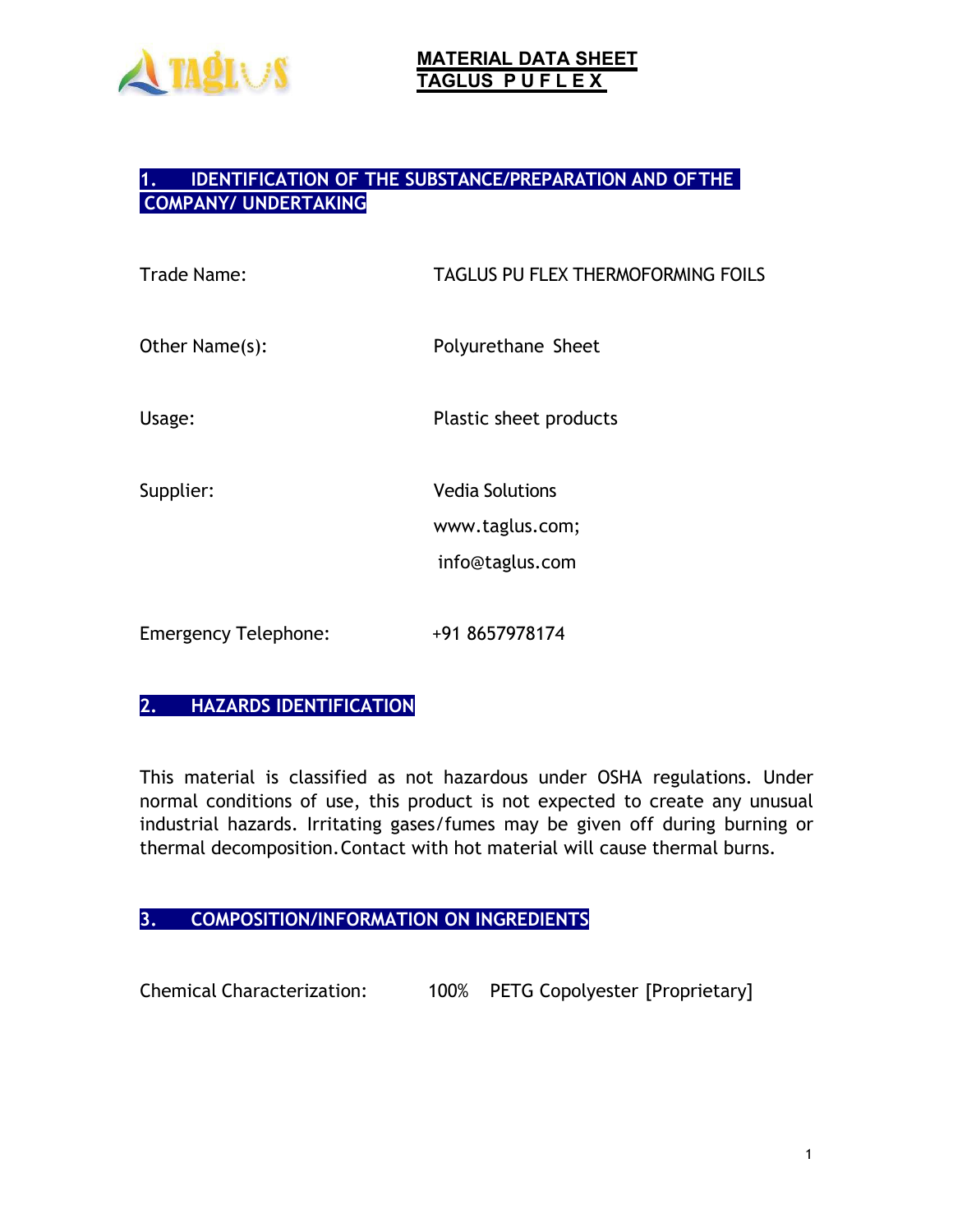

# **4. FIRST AID MEASURES**

| Inhalation:          | Move to fresh air in case of<br>accidental inhalation of dust or fumes<br>from overheating or combustion.                                  |
|----------------------|--------------------------------------------------------------------------------------------------------------------------------------------|
| <b>Skin Contact:</b> | Cool melted product on skin with plenty of<br>water.<br>Do not remove solidified product. Get<br>medical attention if thermal burn occurs. |
| Eye Contact:         | In case of contact, flush eyes with<br>plenty of lukewarm water.                                                                           |
| Ingestion:           | Get medical attention.                                                                                                                     |

#### **5. FIRE-FIGHTING MEASURES**

| Suitable Extinguishing Media: | Dry water fog, dry chemical, carbon dioxide<br>CO <sub>2</sub>                                |
|-------------------------------|-----------------------------------------------------------------------------------------------|
| Specific Fire Hazards:        | Toxic and irritating gases/fumes may be given<br>off during burning or thermal decomposition. |
|                               |                                                                                               |

Special Protective Equipment & Precaution for Fire Fighters:

Wear a self-contained breathing apparatus and chemical protective clothing.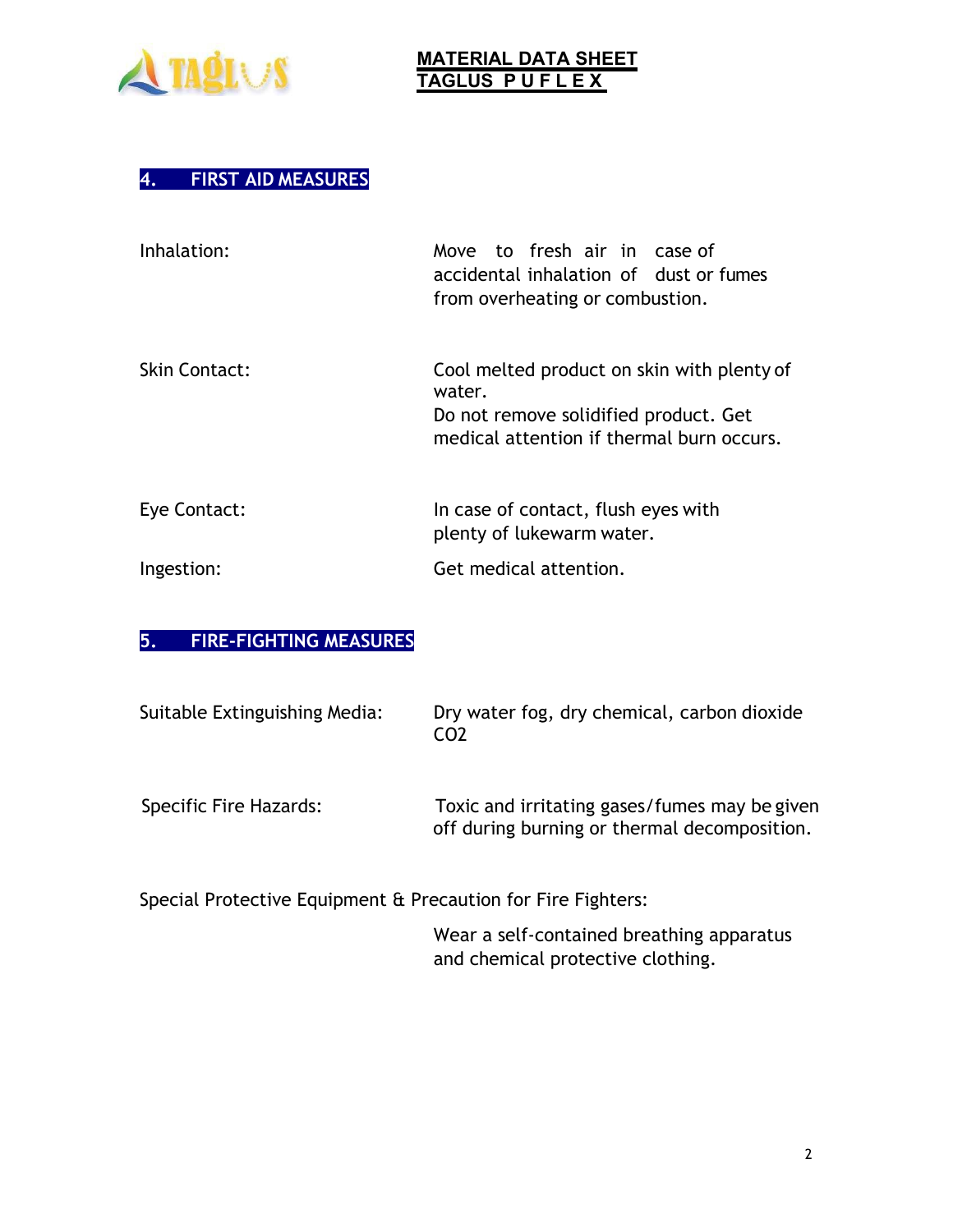

# **6. ACCIDENTAL RELEASE MEASURES**

| molten, allow material to cool and<br>lf.<br>place into an appropriate marked<br>container for disposal. Do not breathe<br>vapors or dust. |
|--------------------------------------------------------------------------------------------------------------------------------------------|
| Do not release into the environment, such as<br>into drains.                                                                               |
| Sweep up and shovel into suitable containers<br>for disposal.                                                                              |
|                                                                                                                                            |

# **7. HANDLING AND STORAGE**

Max. Storage Temperature: 120°F (49°C)

| Handling: | Handle in accordance with good<br>industrial<br>hygiene and<br>safety<br>practices. Wash thoroughly after<br>handling. Avoid creating dust.                                                           |
|-----------|-------------------------------------------------------------------------------------------------------------------------------------------------------------------------------------------------------|
| Storage:  | Containers should be tightly closed to<br>prevent contamination with foreign<br>materials and moisture. Protect<br>equipment (e.g. storage bins, conveyors,<br>dust collectors) with explosion vents. |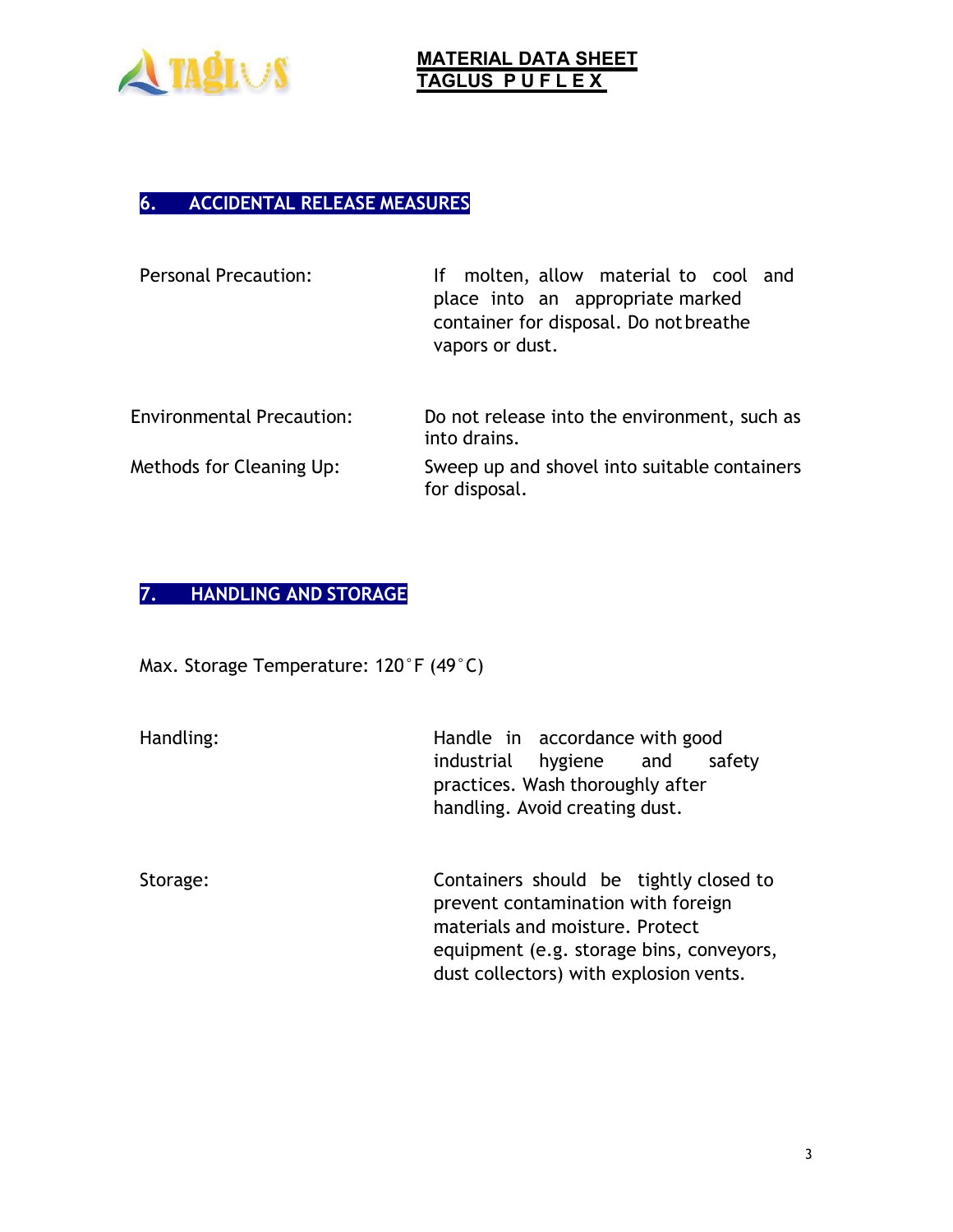

# **8. EXPOSURE CONTROLS/PERSONAL PROTECTION**

| <b>Exposure Limits:</b>                | Not applicable                                                                                               |
|----------------------------------------|--------------------------------------------------------------------------------------------------------------|
| <b>Ventilation Measures:</b><br>system | Provide good ventilation and/or an exhaust                                                                   |
|                                        | in the work area. Respiratory Protection: In<br>the case of dust, use respirator with an<br>approved filter. |
| <b>Hand Protection:</b>                | Wear heat resistant gloves when handling<br>molten material.                                                 |
| Eye Protection:                        | Safety glasses with side-shields                                                                             |
| Skin & Body Protection:                | No special skin protection requirements<br>during normal handling and use.                                   |
| <b>Other Protective Measures:</b>      | Wash hands before breaks and after work.                                                                     |
|                                        | Educate and train employees in the safe<br>use and handling of this product.                                 |
|                                        | Purgings should be collected as small flat<br>thin shapes or thin strands to allow for<br>rapid cooling.     |

## **9. PHYSICAL AND CHEMICAL PROPERTIES**

| <b>Physical State:</b>     | <b>Optical Clear Sheets</b> |
|----------------------------|-----------------------------|
| Color:                     | Transparent                 |
| Odor:                      | <b>Odorless</b>             |
| pH:                        | Not applicable              |
| <b>Melting Point:</b>      | Not available               |
| <b>Boiling Point:</b>      | Not available               |
| Decomposition Temperature: | 716°F (380°C)               |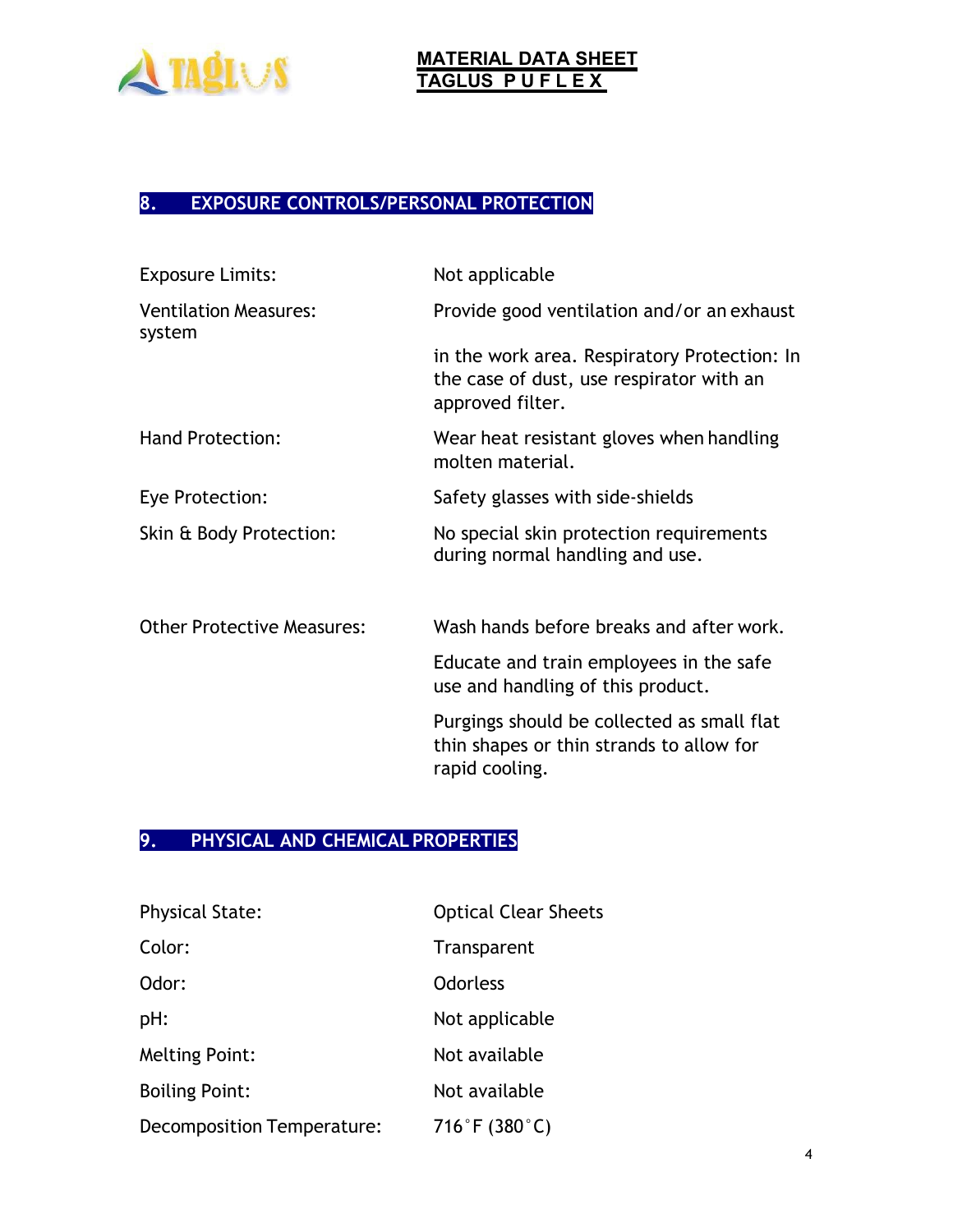

| approx. Flash Point:       | $> 842$ °F ( $> 450$ °C) |
|----------------------------|--------------------------|
| Auto-ignition Temperature: | 880°F (471°C)            |
| <b>Explosion Limits:</b>   | Not available            |
| <b>Evaporation Rate:</b>   | Not applicable           |
| Vapor Pressure:            | Not applicable           |
| Vapor Density:             | Not applicable           |
| <b>Relative Density:</b>   | 1.27                     |
| Solubility:                | Insoluble                |

#### **10. STABILITY AND REACTIVITY**

| Stability:                  | Stable. Hazardous polymerization does<br>not occur.                                            |
|-----------------------------|------------------------------------------------------------------------------------------------|
| <b>Conditions to Avoid:</b> | Protect from excessive heat. Keep away<br>from sources of ignition and heat.                   |
|                             | Avoid dust formation.                                                                          |
| Materials to Avoid:         | None under normal conditions of use.<br>Hazardous Decomposition                                |
| Products:                   | Thermal decomposition or combustion may<br>emit vapors, carbon monoxide, or carbon<br>dioxide. |

#### **11. TOXICOLOGICAL INFORMATION**

This product should not be harmful under normal conditions of use.

Inhalation: Unlikely to be harmful by inhalation under ambient temperature. At high temperature, products of thermal decomposition can be irritating to the respiratory system.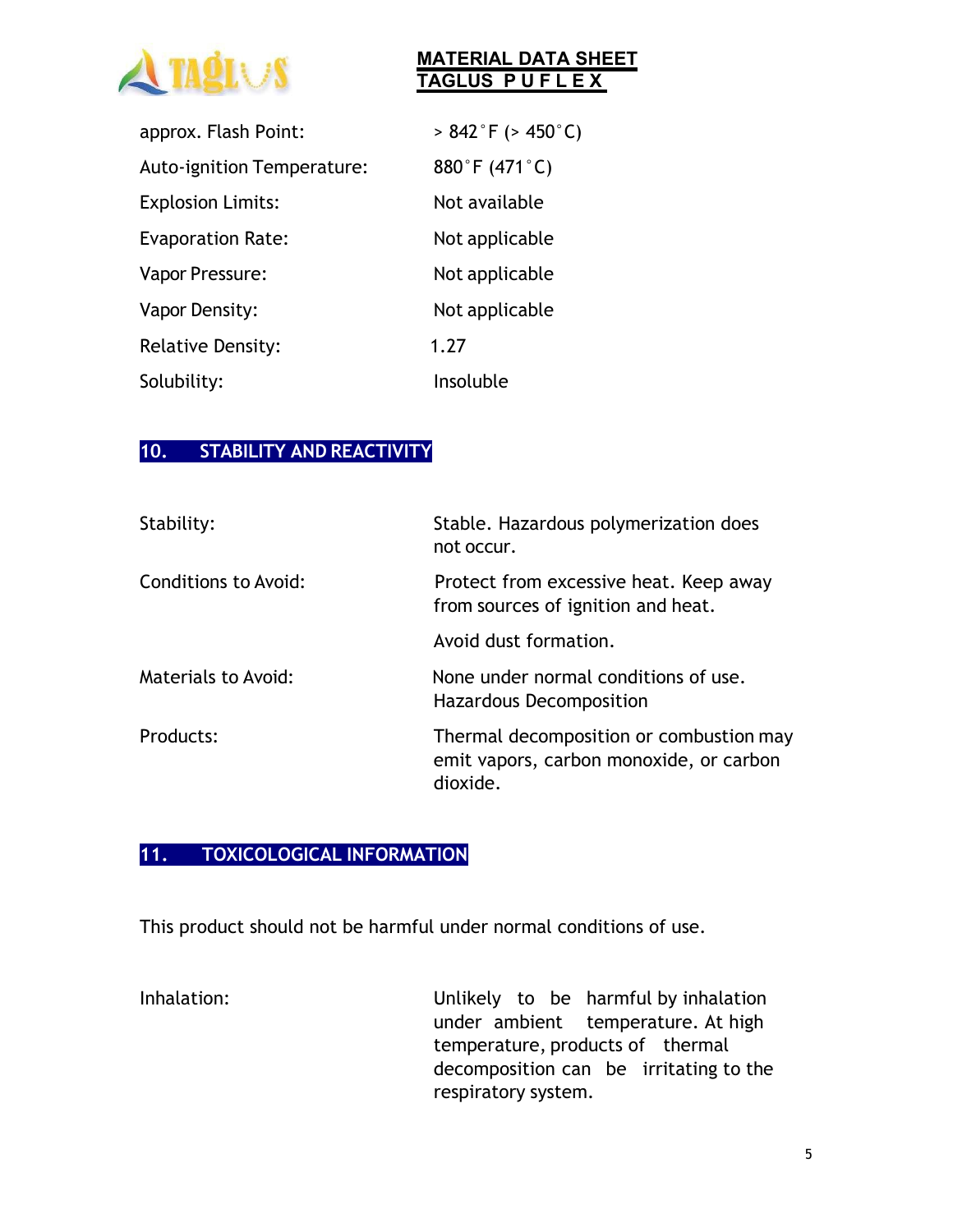

| <b>Skin Contact:</b>  | Not a skin sensitizer, and is non-irritating<br>to skin under ambient temperature. At<br>high temperature, contact with the<br>product can cause serious burns.   |
|-----------------------|-------------------------------------------------------------------------------------------------------------------------------------------------------------------|
| Ingestion:            | Unlikely to be harmful by ingestion under<br>ambient temperature.                                                                                                 |
| Eye Contact:          | This product in the form of dust can<br>be irritating to the eyes. At high<br>temperature, products of thermal<br>decomposition can be irritating to the<br>eyes. |
| Carcinogenity         | Non-carcinogenic                                                                                                                                                  |
| <b>Toxicity Data:</b> | Acute oral toxicity LD50 = $>$ 3,200 mg/kg<br>(rat, male) Acute oral toxicity LD50 = ><br>3,200 mg/kg (mouse, male)                                               |
|                       | Acute dermal toxicity $LD50 = 1,000$<br>mg/kg (guinea pig)                                                                                                        |
|                       | Skin irritation = slightly irritating (guinea pig)                                                                                                                |
|                       | Eye irritation $=$ slightly irritating<br>(rabbit) Eye Irritation = non-irritating<br>(guinea pig)                                                                |

# **12. ECOLOGICAL INFORMATION**

This product is a solid, inert product with low volatility, and is essentially insoluble in water.

| Eco toxicity                 | This product should have low toxicity to<br>aquatic and terrestrial organisms.   |
|------------------------------|----------------------------------------------------------------------------------|
| Mobility:                    | Due to the solid nature of this product, it<br>should have low mobility in soil. |
| Persistence & Degradability: | This product is non-biodegradable.                                               |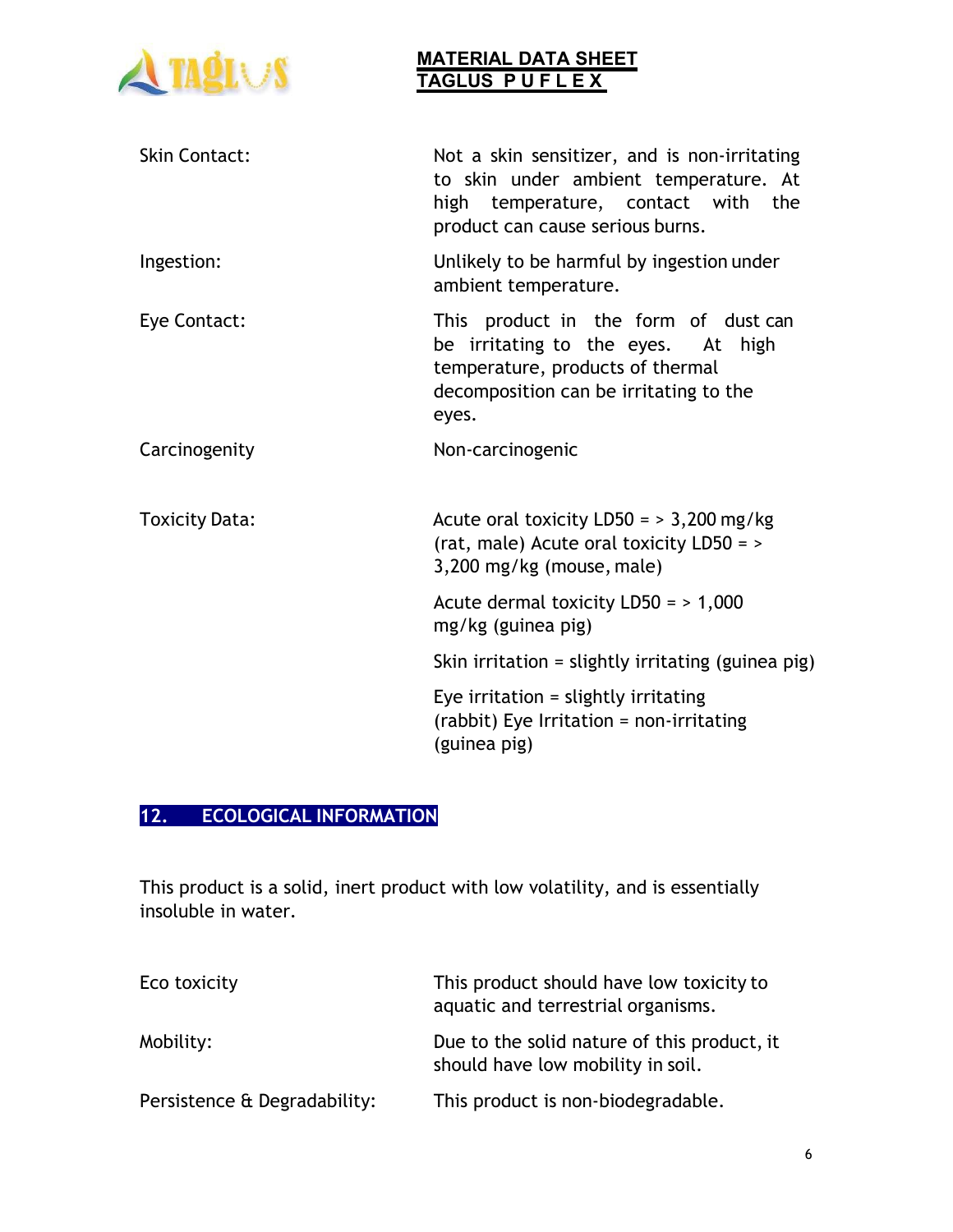

Bio accumulation: This solid product has a low potential for bioaccumulation.

Effect in Sewage Plants: May be separated mechanically.

Ecological Data: Fish toxicity LC50/96-hr = > 100 mg/l pimephales promelas)

> Aquatic invertebrates toxicity LC50/96-hr = > 100 mg/l (daphnia magna)

# **13. DISPOSAL CONSIDERATIONS**

Waste disposal should be in accordance with all countries federal, state and local environmental laws and regulations.

# **14. TRANSPORT INFORMATION**

Transport Information Regulated for shipping? No

Proper Shipping Name TAGLUS Aligner and or

Retainer Packing Group NA

Do changes in quantity, packaging, or shipment method change product classification? NA

Hazard Class NA; Identification Number NA; Other Special shipping notes: This product is not regulated by DOT, IMO, IATA, and Canadian TDG and associated regulation, ADR or RID.

## **15. REGULATORY INFORMATION**

| <b>OSHA Hazard Communication:</b>    | Non-Hazardous                            |
|--------------------------------------|------------------------------------------|
| <b>Toxic Substances Control Act:</b> | Listed CERCLA Hazardous                  |
| Substances (40 CFR 302):             | None                                     |
| SARA Section 311/312:                | Non-hazardous SARA Section 302 Extremely |